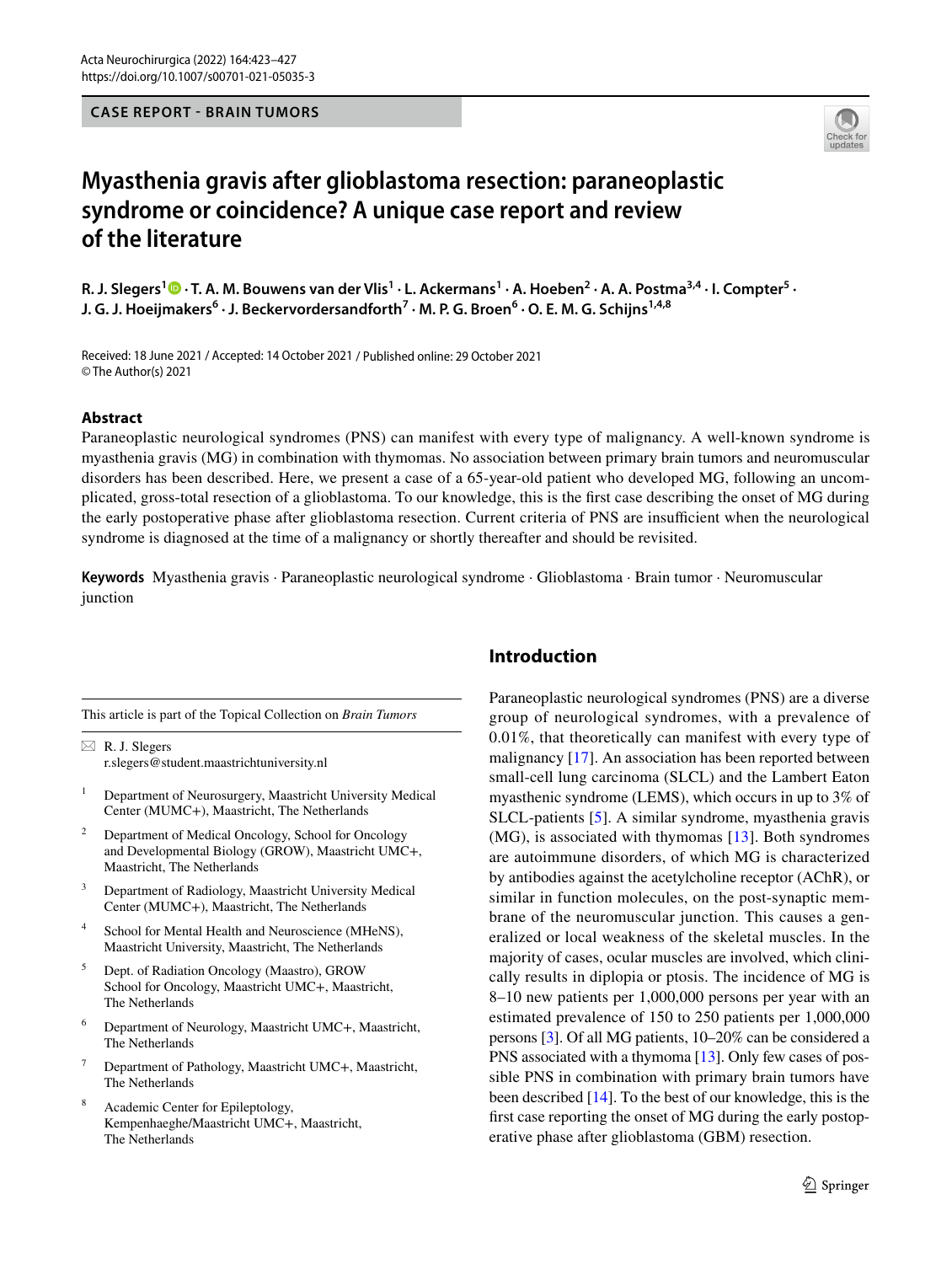# **Case presentation**

A 65-year-old man with no (autoimmune) medical history was admitted to the emergency room (ER) after an episode with focal motor seizures of the right arm and secondary tonic–clonic generalization. An electroencephalogram (EEG) was performed which showed normal background activity and no signs of epileptic or epileptiform discharges.

Magnetic resonance imaging (MRI) (Fig. [1\)](#page-1-0) showed a space-occupying lesion in the left frontal lobe with a larger area of hyperintensity on T2- and fair-weighted images, continuing along the corpus callosum and a smaller area of nodular contrast enhancement with a center of necrosis. The MRI was suggestive for a high-grade glioma. A computed tomography of the thorax and abdomen showed no evidence for a primary tumor and, in retrospect, no thymoma.

After neurosurgical consultation, a partial left frontobasal lobectomy was performed with gross-total resection of the areas with contrast enhancement. The non-enhancing part of the tumor extending into the corpus collosum remained in situ. The patient recovered well without infections or other complications and was discharged from the hospital on the third postoperative day. Dexamethasone was administered in the postoperative phase and was discontinued 4 days after surgery. The resected tumor specimen showed high cellularity, a high mitosis index, and areas of necrosis surrounded by characteristic pseudo palisading tumor cells. The histological diagnosis was a GBM (WHO grade IV), molecularly characterized by the absence of IDH1/2 mutations, and without MGMT promoter hypermethylation. Adjuvant treatment was planned, according to the *Stupp* treatment protocol: radiotherapy with a total dose of 60 Gy in 30 fractions and concomitant temozolomide  $75 \text{ mg/m}^2$ /day for 49 days followed by 6 cycles of temozolomide  $150-200$  mg/m<sup>2</sup>/day [\[18\]](#page-4-3).

Before starting adjuvant treatment, the patient presented in the ER with complaints of abnormal sensations in his tongue, together with difficulties in swallowing and chewing. This was two weeks after discharge and 17 days after stopping dexamethasone. In addition, the patient experienced droopy eyelids, which worsened during the day. Several days before presentation, he began having difficulties with keeping his head upright and experienced progressive complaints of shortness of breath. Neurological examination revealed a slight dysarthria, dyspnea on exertion, and bilateral ptosis, increasing with abduction of the eyes  $> 15$  s and at 28-s diplopia.

A new MRI showed a normal postoperative situation, without residual contrast enhancement and an expected hyperintensity signal on FLAIR images in the corpus collosum (Fig. [2](#page-2-0)). With clinical suspicion of MG, an electromyogram (EMG) was performed, which showed signifcant decremention of 30% and 40% respectively on stimulation of the right-sided ulnar and facial nerve, appropriate for a neuromuscular junction disorder (Fig. [3\)](#page-2-1). The patient was prescribed 60 mg prednisone daily and a build-up schedule of pyridostigmine resulting in fve times 60 mg daily. Due to the rapid effect of the medication, the patient received local and systemic concomitant and adjuvant treatment for the



<span id="page-1-0"></span>**Fig. 1** Pre-operative MRI cerebrum: **a** T2-weighted imaging, **b** contrast-enhanced T1-weighted imaging, **c** FLAIR, two (25 mm and 7 mm), rim-enhancing, somewhat erratic delimited lesions left fron-

tal surrounded by an T2/fair hyperintense signal with an edematous aspect of this region, continuing through the genu of the corpus callosum to the right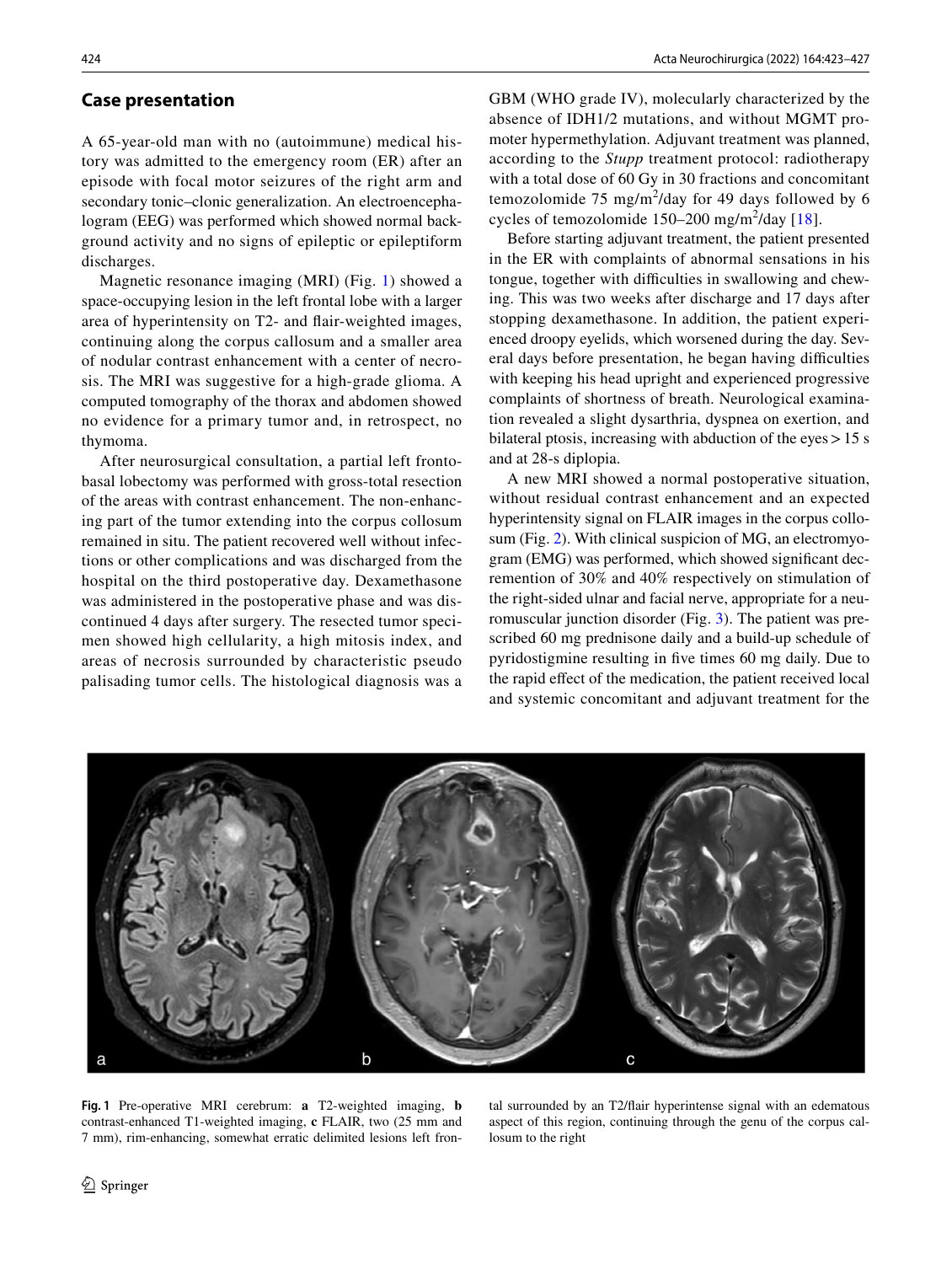

**Fig. 2** Postoperative MRI cerebrum: **a** T2-weighted imaging, **b** contrast-enhanced T1-weighted imaging, **c** FLAIR

<span id="page-2-1"></span><span id="page-2-0"></span>



GBM without delay. The patient returned home without any impairments in daily activities, and a residual ptosis of the right eye. Serology using I-125-alpha-bungarotoxin-labelled AChRs showed AChR antibodies with an auto-antibody level of 0.9 nmol/L (cutoff 0.4 nmol/L) which confirmed the diagnosis of a late-onset MG-type AChR.

Six months after surgery, an MRI scan showed progression of some nodular, contrast-enhanced lesions with limited perfusion ratios, indicating pseudo-progression. Two months after this scan, the patient was admitted at a nearby hospital due to confusion and disorientation. At the ER, 10 mg of dexamethasone was administered. A new MRI showed the known GBM with extensive tumor progression and spread to the contralateral hemisphere with mass efect from the left frontal part. Despite high doses of dexamethasone, frontal and cognitive impairment remained with a Karnofsky Performance Status (KPS) of  $< 70$ . Consequently, the patient

was transferred from the hospital to start best supportive care. He died 10 months after diagnosis.

# **Discussion and conclusions**

PNS usually occur as the frst sign of a tumor leading to its detection, whereas they are rarely seen during the course or treatment of an oncologic disease. PNS are associated with tumors but are not a direct result of tumor invasion of the adjacent tissue and may be considered an autoimmune condition, set off by proliferating tumor cells, producing proteins that are normally restricted to immune privileged neurons. The immune responses often manifest as anti-neuronal antibodies that can be measured in serum and CSF [[8,](#page-3-2) [9\]](#page-4-4).

In the European database for PNS  $(n=968)$ , there are no patients with a primary central nervous system malignancy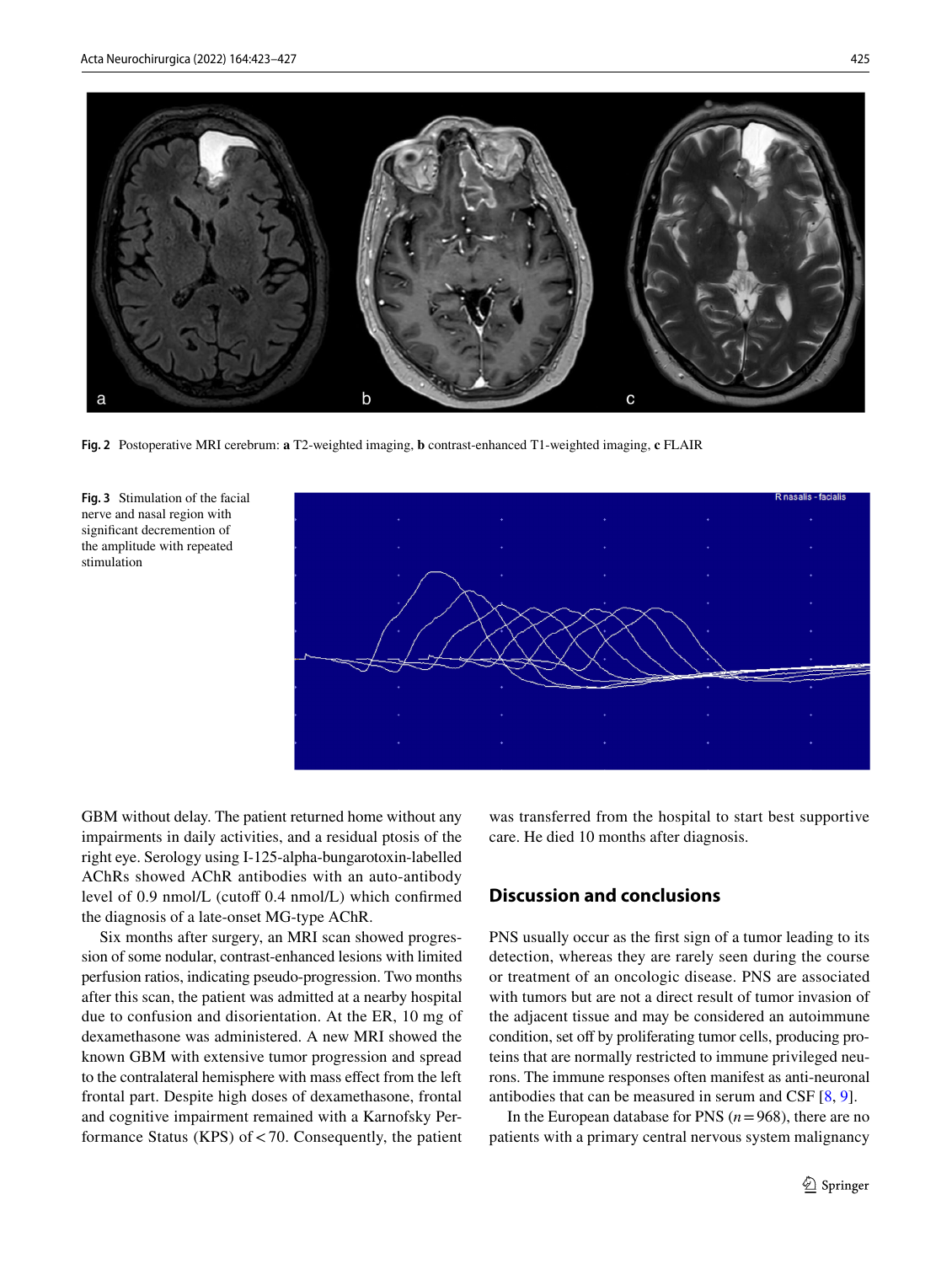and only very few patients have been described developing an auto-antibody-positive autoimmune encephalitis preceding a glioblastoma [[6](#page-3-3), [20](#page-4-5)]. Specifcally for MG, two cohorts of 188 and 390 MG patients, reporting a total of 72 extrathymic malignant tumors, respectively, contained only two GBMs after MG onset [[2](#page-3-4), [12](#page-4-6)]. The relative underrepresentation of GBM suggest a diferential immunological response to CNS oncologic disease when compared to small-cell lung, ovary, or breast cancer [\[6,](#page-3-3) [20\]](#page-4-5). Vice-versa, altered self-proteins (auto-antigens) by specifc mutations, misfolding, overexpression, or aberrant degradation before or during tumor formation can elicit an immune response (e.g., p53 and HER2) [\[1](#page-3-5)]. The number of tumor-associated antigens has been found to be substantially higher in glioblastoma compared to low-grade gliomas, which also refects the breach of the blood brain barrier, and therefore, the auto-antibody response [\[19](#page-4-7)]. Illustratively, an analysis of peripheral nervous system involvement in a GBM suggests that peripheral electrophysiological aberrations may occur, albeit without the presence of known autoantibodies, suggestive of an induction of humoral autoimmunity [[10](#page-4-8)].

The clinical query in the presented case is whether there is a previously undescribed MG as a paraneoplastic phenomenon of a GBM or whether this concerns an unassociated late-onset MG. The diagnostic criteria for a PNS as set out by Graus et al. [\[7](#page-3-6)] distinguish between classical and nonclassical syndromes and assume a typical presentation of a PNS before the development of a malignancy. Because MG is not considered in this analysis by Graus et al. [[7\]](#page-3-6), the criteria are not sufficient for the current case and otherwise would ft a possible PNS. Furthermore, it is possible that the patient developed MG at an earlier stage, but the disease was masked by the treatment with dexamethasone for the cerebral edema. This could be part of an explanation for the rare occurrence of PNS with a primary brain tumor. It is also known that MG can be provoked by unspecifc triggering such as surgery and emotional stress [\[4](#page-3-7)].

Some adjuvant treatments for GBM can induce a myasthenic-like syndrome such as tanditinib; however, the presented patient did not receive other therapies than temozolomide according to the Stupp protocol [\[11](#page-4-9), [18](#page-4-3)].

The poor outcome in the presented case could be due to the extended use of corticosteroids as treatment for MG since this has been linked to poorer overall survival [\[15\]](#page-4-10). It is hypothesized that dexamethasone may confer protection from radiotherapy- and chemotherapy-induced genotoxic stress by its antiproliferative effects [\[16\]](#page-4-11).

Summarizing, we cannot exclude the possibility that the simultaneous occurrence of MG and a GBM is a paraneoplastic phenomenon. However, the current diagnostic criteria do not provide sufficient support for this. The moment of presentation also fts well with typical late-onset AChR MG.

By presenting this case, we hope to increase awareness about a possible correlation between MG and primary brain tumors, although a defnite association could not yet be determined and needs further study.

# **Declarations**

**Informed consent** Informed consent was obtained from the patient included in this study.

**Conflict of interest** The authors declare no competing interests.

**Open Access** This article is licensed under a Creative Commons Attribution 4.0 International License, which permits use, sharing, adaptation, distribution and reproduction in any medium or format, as long as you give appropriate credit to the original author(s) and the source, provide a link to the Creative Commons licence, and indicate if changes were made. The images or other third party material in this article are included in the article's Creative Commons licence, unless indicated otherwise in a credit line to the material. If material is not included in the article's Creative Commons licence and your intended use is not permitted by statutory regulation or exceeds the permitted use, you will need to obtain permission directly from the copyright holder. To view a copy of this licence, visit<http://creativecommons.org/licenses/by/4.0/>.

### **References**

- <span id="page-3-5"></span>1. Babel I, Barderas R, Díaz-Uriarte R, Martínez-Torrecuadrada JL, Sánchez-Carbayo M, Casal JI (2009) Identifcation of tumorassociated autoantigens for the diagnosis of colorectal cancer in serum using high density protein microarrays. Mol Cell Proteomics 8:2382–2395.<https://doi.org/10.1074/mcp.M800596-MCP200>
- <span id="page-3-4"></span>2. Basta I, Pekmezovic T, Peric S, Nikolic A, Rakocevic-Stojanovic V, Stevic Z, Marjanovic I, Lavrnic D (2014) Extrathymic malignancies in a defned cohort of patients with myasthenia gravis. J Neurol Sci 346:80–84.<https://doi.org/10.1016/j.jns.2014.07.060>
- <span id="page-3-1"></span>3. Carr AS, Cardwell CR, McCarron PO, McConville J (2010) A systematic review of population based epidemiological studies in Myasthenia Gravis. BMC Neurol 10:46. [https://doi.org/10.1186/](https://doi.org/10.1186/1471-2377-10-46) [1471-2377-10-46](https://doi.org/10.1186/1471-2377-10-46)
- <span id="page-3-7"></span>4. Chaudhuri A, Behan PO (2009) Myasthenic crisis. Qjm 102:97– 107.<https://doi.org/10.1093/qjmed/hcn152>
- <span id="page-3-0"></span>5. Elrington GM, Murray NM, Spiro SG, Newsom-Davis J (1991) Neurological paraneoplastic syndromes in patients with small cell lung cancer. A prospective survey of 150 patients. J Neurol Neurosurg Psychiatry 54:764–767. [https://doi.org/10.1136/jnnp.54.9.](https://doi.org/10.1136/jnnp.54.9.764) [764](https://doi.org/10.1136/jnnp.54.9.764)
- <span id="page-3-3"></span>6. Giometto B, Grisold W, Vitaliani R, Graus F, Honnorat J, Bertolini G (2010) Paraneoplastic neurologic syndrome in the PNS Euronetwork database: a European study from 20 centers. Arch Neurol 67:330–335.<https://doi.org/10.1001/archneurol.2009.341>
- <span id="page-3-6"></span>7. Graus F, Delattre JY, Antoine JC, Dalmau J, Giometto B, Grisold W, Honnorat J, Smitt PS, Vedeler C, Verschuuren JJ, Vincent A, Voltz R (2004) Recommended diagnostic criteria for paraneoplastic neurological syndromes. J Neurol Neurosurg Psychiatry 75:1135–1140.<https://doi.org/10.1136/jnnp.2003.034447>
- <span id="page-3-2"></span>8. Graus F, Saiz A, Dalmau J (2010) Antibodies and neuronal autoimmune disorders of the CNS. J Neurol 257:509–517. [https://doi.](https://doi.org/10.1007/s00415-009-5431-9) [org/10.1007/s00415-009-5431-9](https://doi.org/10.1007/s00415-009-5431-9)